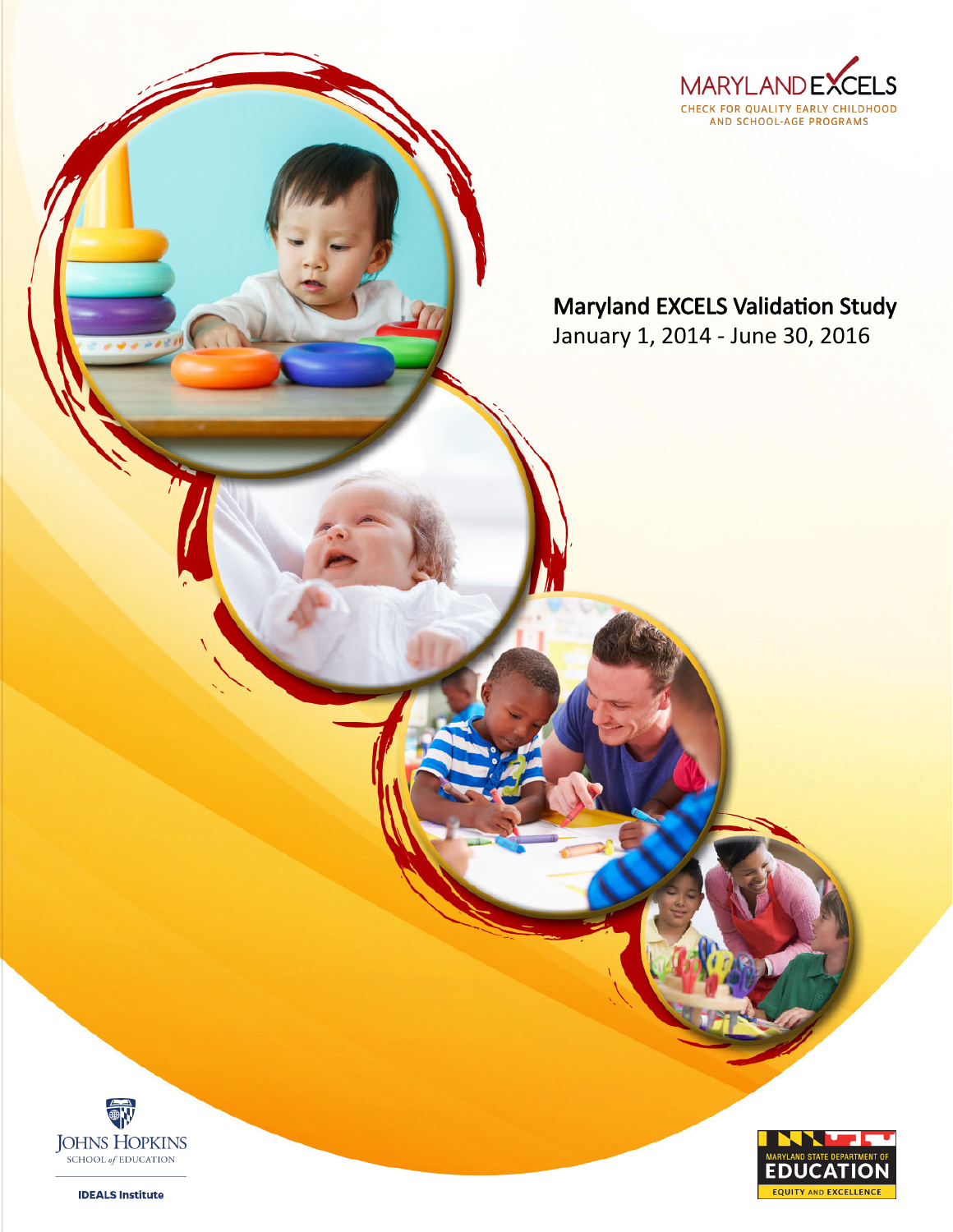Research reported in this publication was supported by a federal *Race to the Top - Early Learning Challenge (RTT-ELC)* funding grant, through the U.S. Departments of Education and Health and Human Services, under a sub-grant award to Johns Hopkins University from the Maryland State Department of Education, Division of Early Childhood Development, award number 164622.

The content is solely the responsibility of the authors and does not necessarily represent the views of the U.S. Departments of Education or Health and Human Services, the Maryland State Department of Education, or Johns Hopkins University.

The authors would like to thank their partners at the Maryland State Department of Education for their time, support, and effort around the Quality Rating and Improvement System (QRIS). We would like to specifically acknowledge Acting Assistant State Superintendent for the Division of Early Childhood Development and Director of the Office of Child Care, Ms. Elizabeth Kelley; Maryland EXCELS Branch Chief, Ms. Lindi Mitchell Budd; and all their staff for the vision, expertise, and countless hours to execute the Maryland EXCELS QRIS. We would like to thank our partners at Maryland Family Network and all of the Child Care Resource Centers across the State for their tireless pursuit of supporting families and high-quality care and education. This study would not have been possible without the expertise of our own Johns Hopkins University team, from the creation of the infrastructure systems and daily operation of Maryland EXCELS, to the specific data collection and analysis efforts that supported this validation study. Similarly, we are indebted to School Readiness Consulting and their tremendous professional team of data collectors. Likewise, this work has benefitted from the enormous professional support of too many individuals to mention by name, but almost all have collectively supported us through involvement with the BUILD Initiative, INQUIRE Research Group, the Administration for Children and Families, the Maryland Research Advisory Group, and a multitude of peer to peer learning sessions. We are forever indebted to your guidance on both the design of the QRIS, and also the specifics around methodology of the validation study. Finally, we want to thank all the Maryland child care providers and preschool programs who have made the commitment to continuous quality improvement through participation in Maryland EXCELS. We are particularly grateful for all of those who consented to allow additional ratings in their programs in support of the validation study.

Maryland children and families are fortunate to have so many dedicated individuals working hard to ensure quality child care and preschool education is the norm in Maryland.

#### **For specific inquiries regarding this report, please contact:**

Dr. Chris Swanson, [chrisswanson@jhu.edu;](mailto:chrisswanson@jhu.edu) Johns Hopkins University

**Suggested Citation**: Swanson, C., Carran, D., Guttman, A., Wright, T., Murray, M., Alexander, C., & Nunn, J. (2017). *Maryland EXCELS Validation Study*. Johns Hopkins University, Baltimore, Maryland.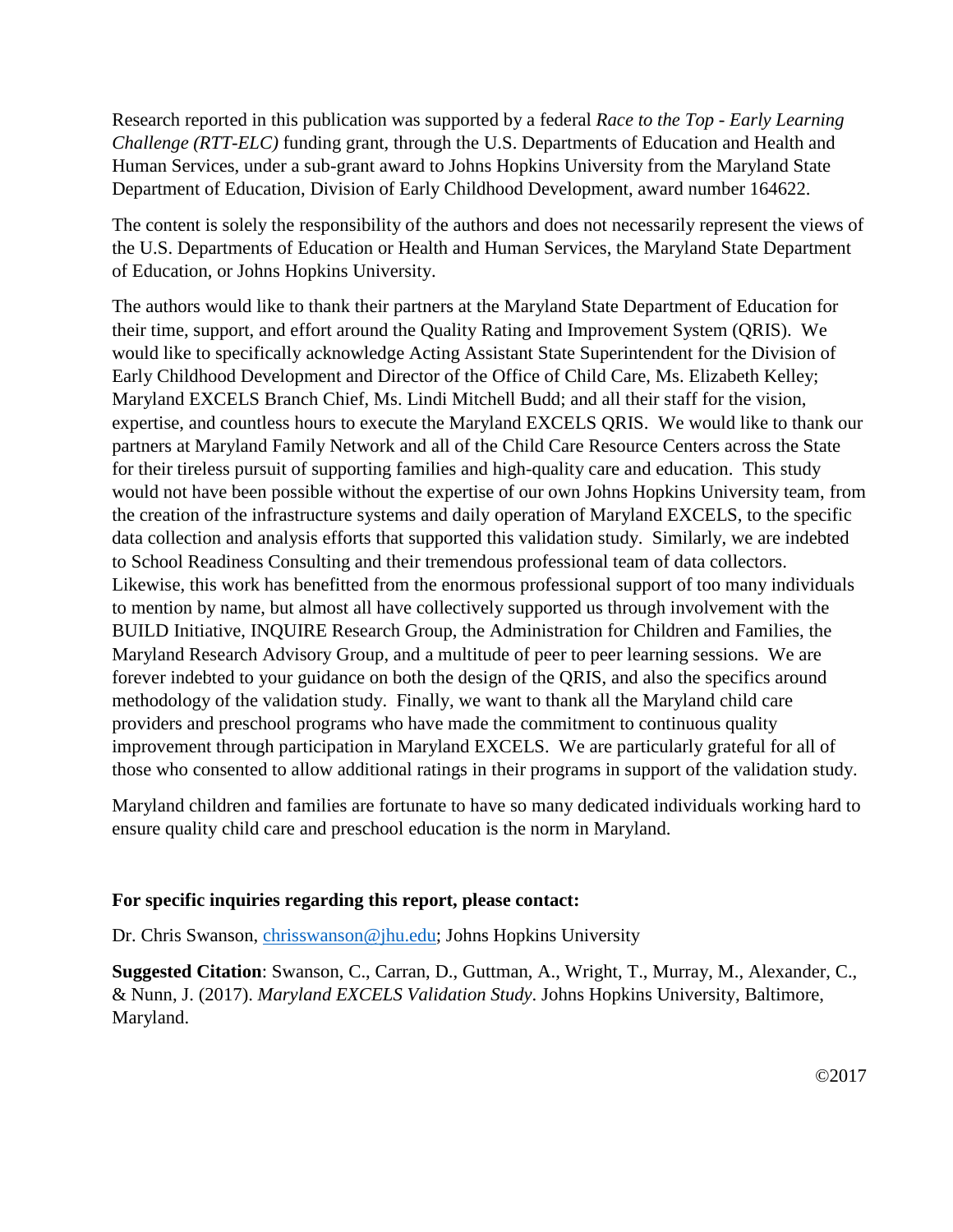# **MARYLAND EXCELS VALIDATION STUDY**

**Submitted To:** Maryland State Department of Education, Division of Early Childhood Development

**Submitted By:** Christopher Swanson, Ed.D, Deborah Carran, Ph.D., Alan Guttman, M.S., Tonya Wright, M.S., Megan Murray, M.S., Christine Alexander, M.S., & Jacqueline Nunn, Ed.D., Johns Hopkins University, School of Education, Center for Technology in Education

#### **COHORT 1**

Cycle One October 2014 Cycle Two November 2015 Cycle Three June 2016

#### **COHORT 2**

Cycle One January 2016 Cycle Two June 2016

#### **All Programs**

July 2013 through November 2016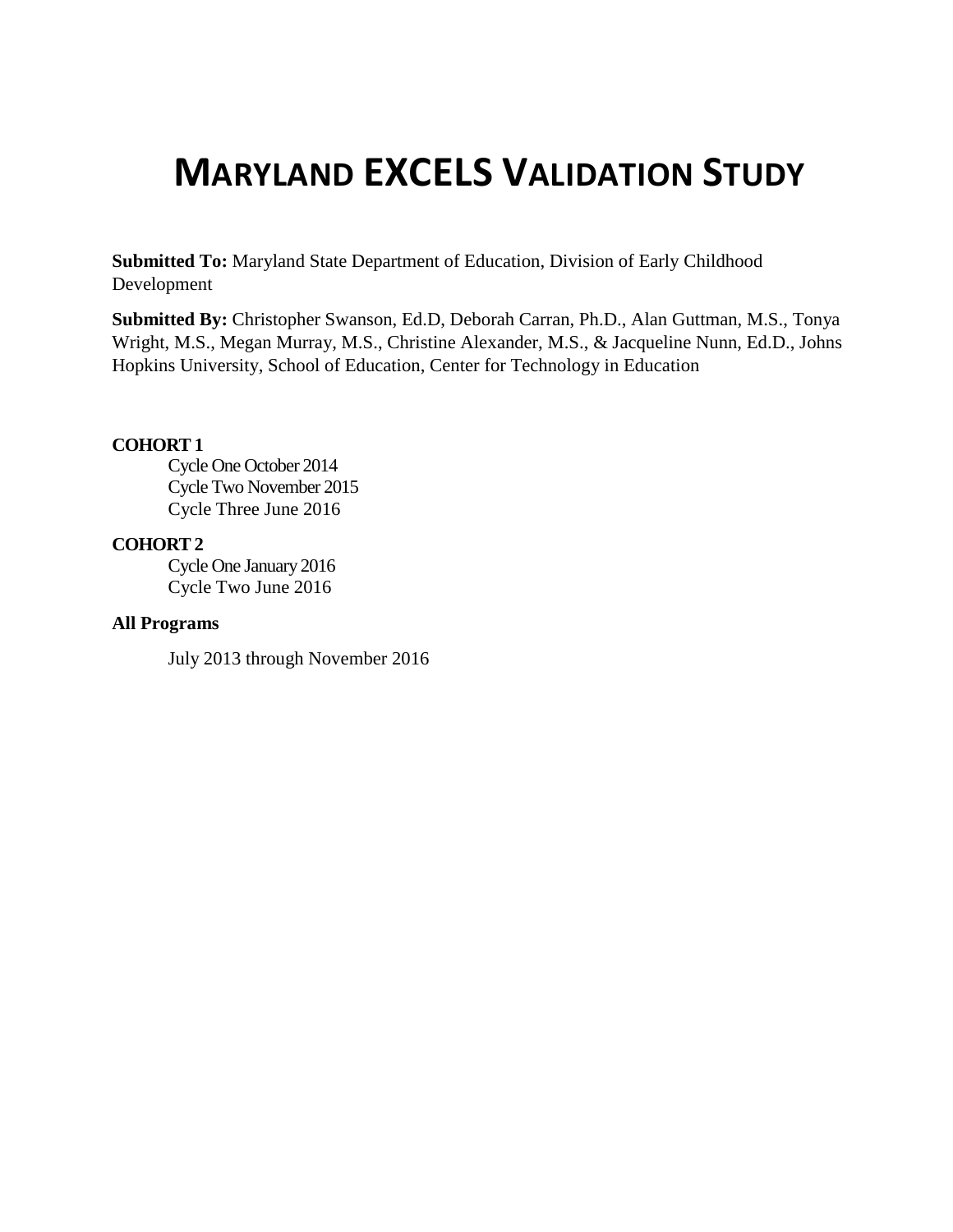## Table of Contents

| Approach 2: Examine the measurement strategy and the psychometric properties of the measures used to                                                                                             |
|--------------------------------------------------------------------------------------------------------------------------------------------------------------------------------------------------|
|                                                                                                                                                                                                  |
|                                                                                                                                                                                                  |
|                                                                                                                                                                                                  |
|                                                                                                                                                                                                  |
|                                                                                                                                                                                                  |
|                                                                                                                                                                                                  |
| Question 1: What are the characteristics of participating programs sampled for external validation in                                                                                            |
| Question 2: Is there variability between programs on each quality indicator of Maryland EXCELS? Do                                                                                               |
| Question 3: How are the Maryland EXCELS quality indicators related to each other? Do measures of                                                                                                 |
| Question 4: What relationship exists between reported Maryland EXCELS quality indicators and<br>observed classroom interactions, as assessed by the Classroom Assessment Scoring System (CLASS™; |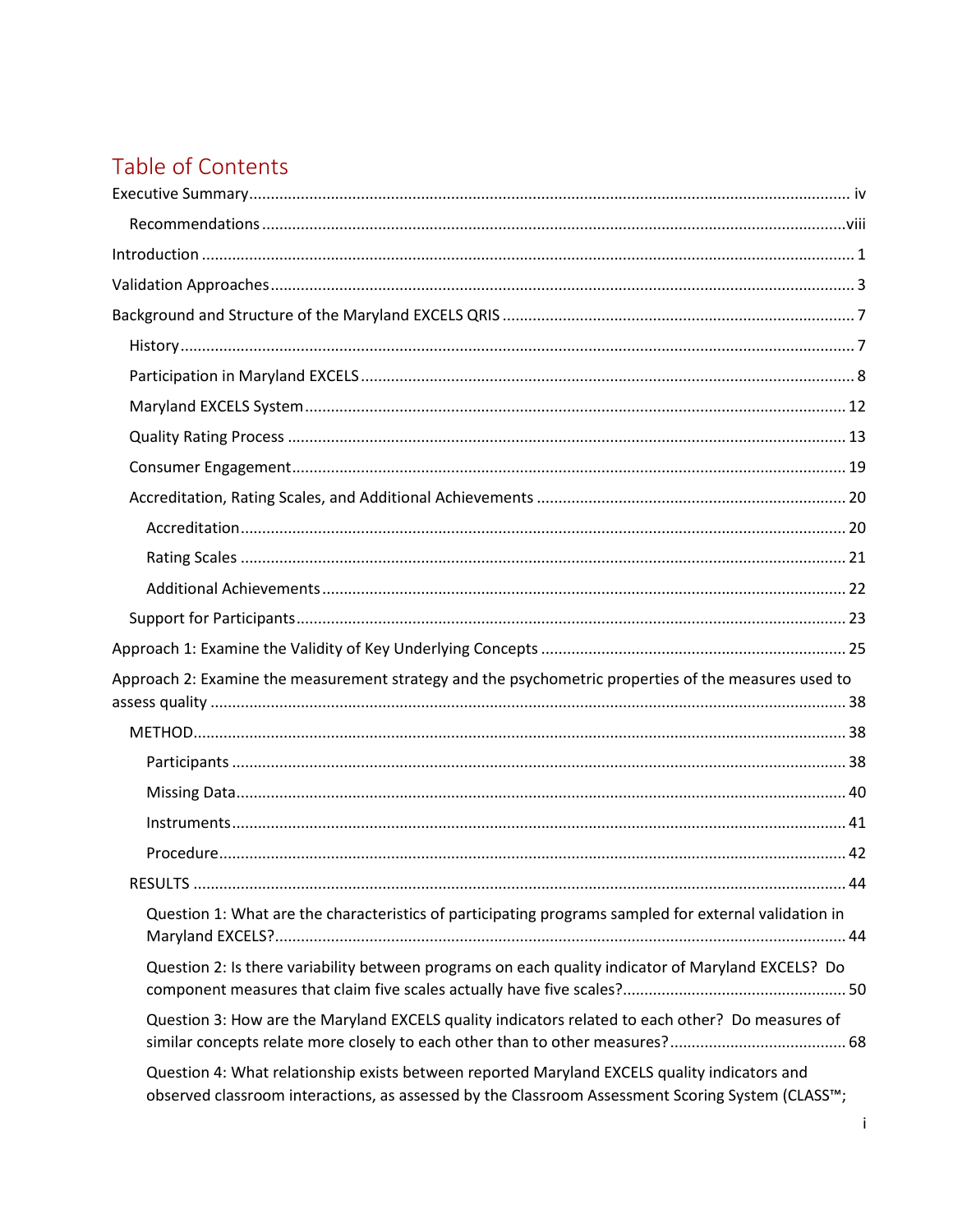| Pianta, La Paro, & Hamre, 2008)? Do providers who receive more checks on Maryland EXCELS also<br>receive high scores on the CLASS™? What relationship exists between Maryland EXCELS and the                                                                                                             |     |
|----------------------------------------------------------------------------------------------------------------------------------------------------------------------------------------------------------------------------------------------------------------------------------------------------------|-----|
| Question 5: How do Maryland EXCELS quality ratings change over time for programs?  77                                                                                                                                                                                                                    |     |
| Question 6: Are there differences in assessment scores of instrument subscales between organizations                                                                                                                                                                                                     |     |
| Question 7: Are programs that received credit toward their Maryland EXCELS Cycle One assessment<br>able to maintain the same or higher Maryland EXCELS quality rating at Cycle Two? Are programs that<br>received credit and were assessed at Maryland EXCELS Levels 4 or 5 able to maintain the same or |     |
|                                                                                                                                                                                                                                                                                                          |     |
|                                                                                                                                                                                                                                                                                                          |     |
|                                                                                                                                                                                                                                                                                                          |     |
|                                                                                                                                                                                                                                                                                                          |     |
|                                                                                                                                                                                                                                                                                                          |     |
|                                                                                                                                                                                                                                                                                                          |     |
|                                                                                                                                                                                                                                                                                                          |     |
|                                                                                                                                                                                                                                                                                                          |     |
|                                                                                                                                                                                                                                                                                                          |     |
|                                                                                                                                                                                                                                                                                                          |     |
|                                                                                                                                                                                                                                                                                                          |     |
|                                                                                                                                                                                                                                                                                                          |     |
|                                                                                                                                                                                                                                                                                                          |     |
|                                                                                                                                                                                                                                                                                                          |     |
| Recommendations.                                                                                                                                                                                                                                                                                         | 116 |
|                                                                                                                                                                                                                                                                                                          |     |
|                                                                                                                                                                                                                                                                                                          |     |
|                                                                                                                                                                                                                                                                                                          |     |
|                                                                                                                                                                                                                                                                                                          |     |
|                                                                                                                                                                                                                                                                                                          |     |
|                                                                                                                                                                                                                                                                                                          |     |
|                                                                                                                                                                                                                                                                                                          |     |
|                                                                                                                                                                                                                                                                                                          |     |
|                                                                                                                                                                                                                                                                                                          |     |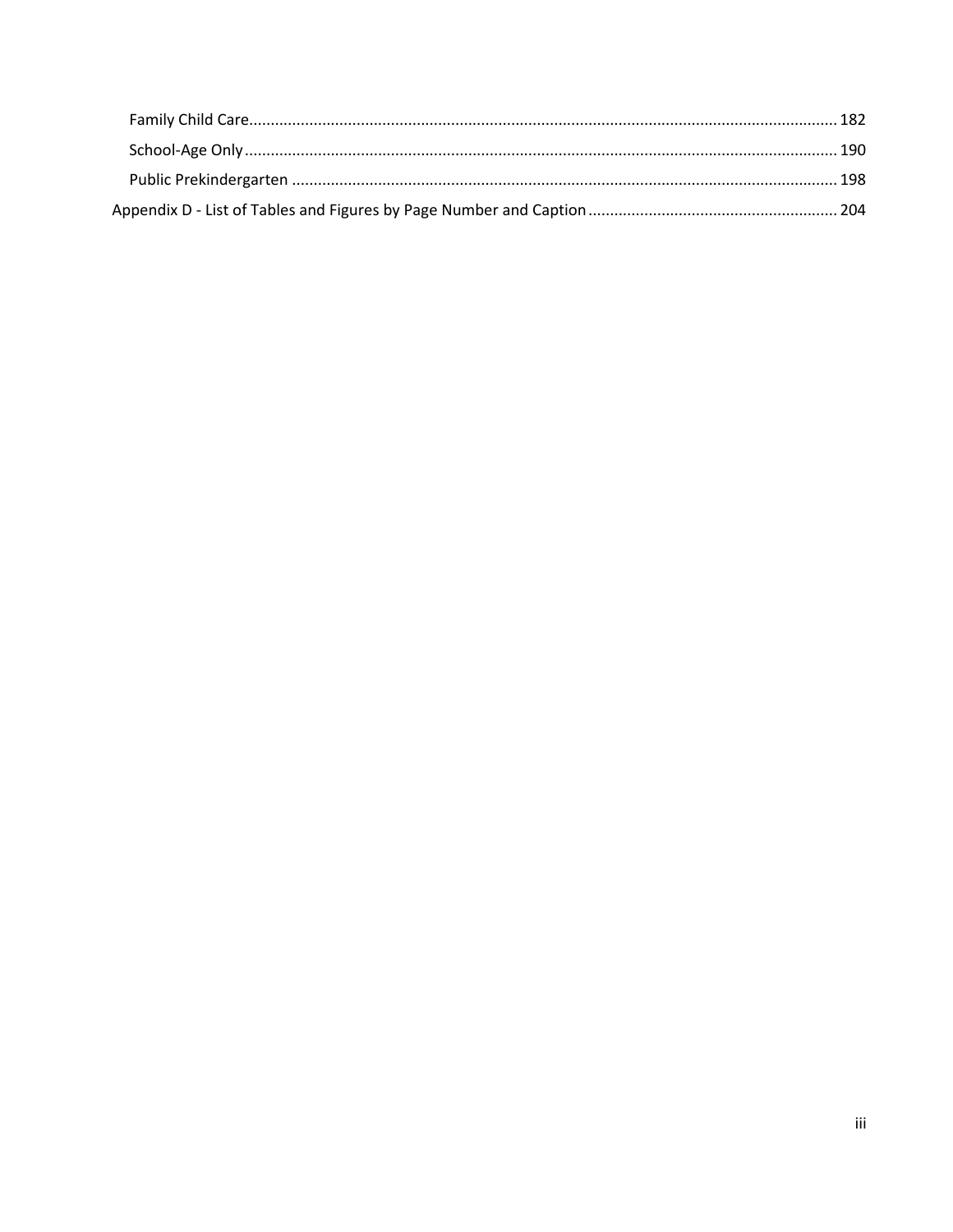### <span id="page-6-0"></span>Executive Summary

This report examines the data collection efforts for the validation of the Maryland EXCELS Quality Rating and Improvement System (QRIS) and will report on the findings against three Validation Approaches (Zellman & Fiene, 2012) evaluating the quality of programs that volunteered to participate in the first cycle of data collection ending in November 2015. A total of 355 programs in two time-staggered cohorts participated in the validation process: 256 (72%) were Center Based and 99 (28%) were Family Providers; 169 (48%) were accredited and 209 (59%) reported receiving Child Care Subsidy payments. Four assessment instruments were used for the concurrent validation study: The Classroom Assessment Scoring System (CLASS™), The Early Childhood Environment Rating Scale-Revised (ECERS-R), The Family Child Care Environment Rating Scale-Revised (FCCERS-R), and the Scale for Teachers' Assessment of Routines Engagement (STARE). Additionally, all programs in Maryland EXCELS as of November 2016 were examined to determine characteristics of participating programs. This included a total population of 6,327 programs, with 3,604 programs having a published rating. Five evaluation questions were addressed:

- 1. What are the characteristics of programs participating in the Maryland EXCELS Validation Study?
	- Of twenty-four Maryland jurisdictions, four jurisdictions have 35% of their programs published at Quality Rating 3 or higher, thirteen jurisdictions have 11% or more of their programs at Quality Rating 3 or higher; and seven jurisdictions have 10% or less of programs published at Quality Rating 3 or higher. The top-density group are rural areas.
	- Based on program-reported enrollment, 169,829 children attended Maryland EXCELS programs between July 2013 and November 2016. 57% were served by Centers, 16% by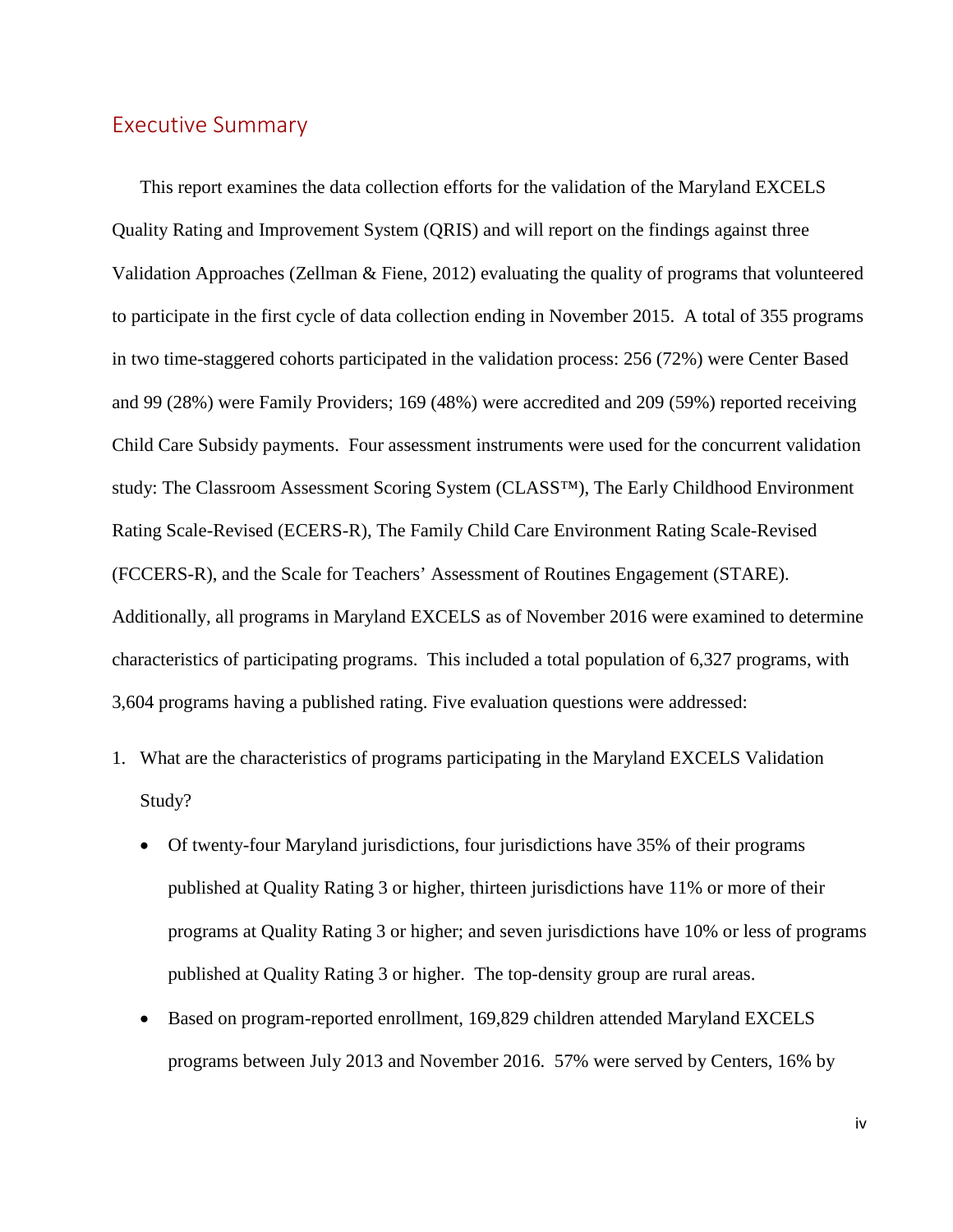Family Child Care Homes, 18% by School-Age programs, and 9% by Public Prekindergarten programs.

- 25% (n= 26,990) of children were enrolled in programs that achieved Quality Rating 3 or higher.
- The majority of children attending Maryland EXCELS programs in areas with high population density (such as Baltimore City, Baltimore County, Prince George's County, and Montgomery County) attend programs that have achieved a Quality Rating of 1 and collectively account for 23.8% of all children enrolled in Maryland EXCELS programs during the study period.
- 25,949 staff/providers worked in Maryland EXCELS programs over the course of the study period.
- 2,595 programs reported receiving Child Care Subsidy payments, with 1,657 of those having achieved a published quality rating.
- 11.3% (n=504) of programs participating in the study were accredited.
- 2. Is there variability between programs on each quality indicator of Maryland EXCELS? Do component measures that claim five scales actually have five scales?
	- The CLASS<sup>TM</sup> instrument did not differentiate Maryland EXCELS ratings; by Program Type, the Center Based programs had a lack of differentiation at the lower and upper ends of the Maryland EXCELS scale and the Family Child Care Homes had no discrimination between Maryland EXCELS ratings.
	- The ECERS-R instrument results found that the Personal Care & Routines, Activities, and Parents & Staff demonstrated a slight linear trend with Maryland EXCELS levels, indicating some discrimination by these subscales among Maryland EXCELS ratings.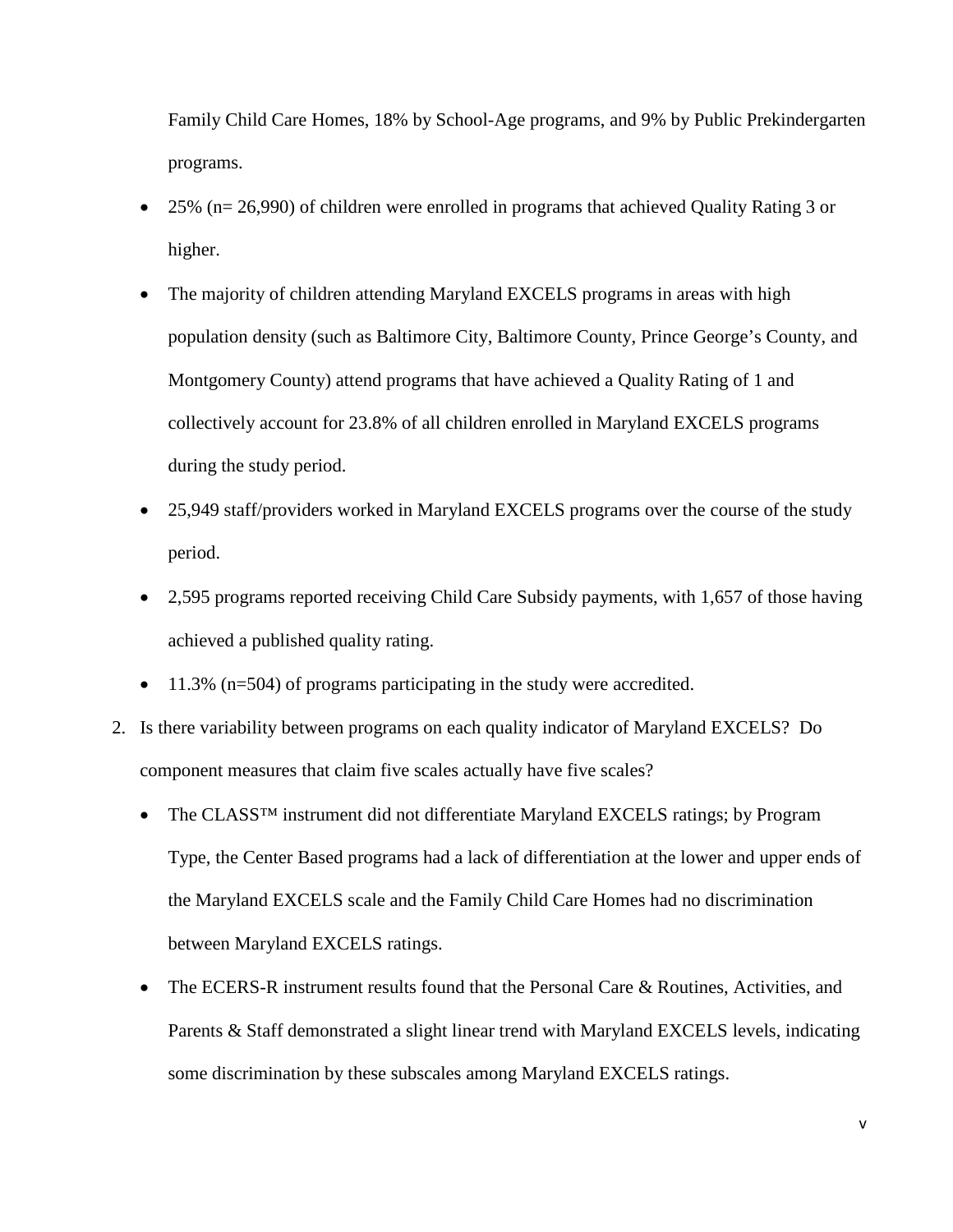- The FCCERS-R instrument results found the subscales Listening & Talking and Parents  $\&$ Provider demonstrated a slight linear trend, indicating some discrimination by these subscales among Maryland EXCELS ratings.
- The STARE instrument results did not differentiate Maryland EXCELS ratings; by Program Type, the Center Based programs had a lack of differentiation at all Maryland EXCELS ratings and Family Child Care Homes demonstrated good linearity for Engagement Check and Overall Engagement.
- 3. How are the Maryland EXCELS quality indicators related to each other? Do measures of similar concepts relate more closely to each other than to other measures?
	- Regression of CLASS<sup>™</sup> and ERS scores on the Maryland EXCELS scores indicated ERS\_Parents & Providers and ERS\_Activities were the only significant predictors of Maryland EXCEL levels. With control variables included, Accreditation and ERS\_Parents & Providers were the only significant predictors of Maryland EXCELS levels.
	- Regression of CLASS<sup>TM</sup> scores and the ERS subscale Interaction on the Maryland EXCELS scores indicated ERS\_Interaction was the only significant predictor of Maryland EXCELS levels. With control variables included, Accreditation and ERS\_Interaction were the only significant predictors of Maryland EXCELS levels.
- 4. Do providers who receive higher Maryland EXCELS quality ratings also receive high scores on the CLASS™? What relationship exists between Maryland EXCELS, CLASS™, ERS, and STARE scores?
	- The CLASS<sup>TM</sup> scores demonstrated no significant positive relationships with Maryland EXCELS quality ratings regardless of program type, accreditation, and Child Care Subsidy payments.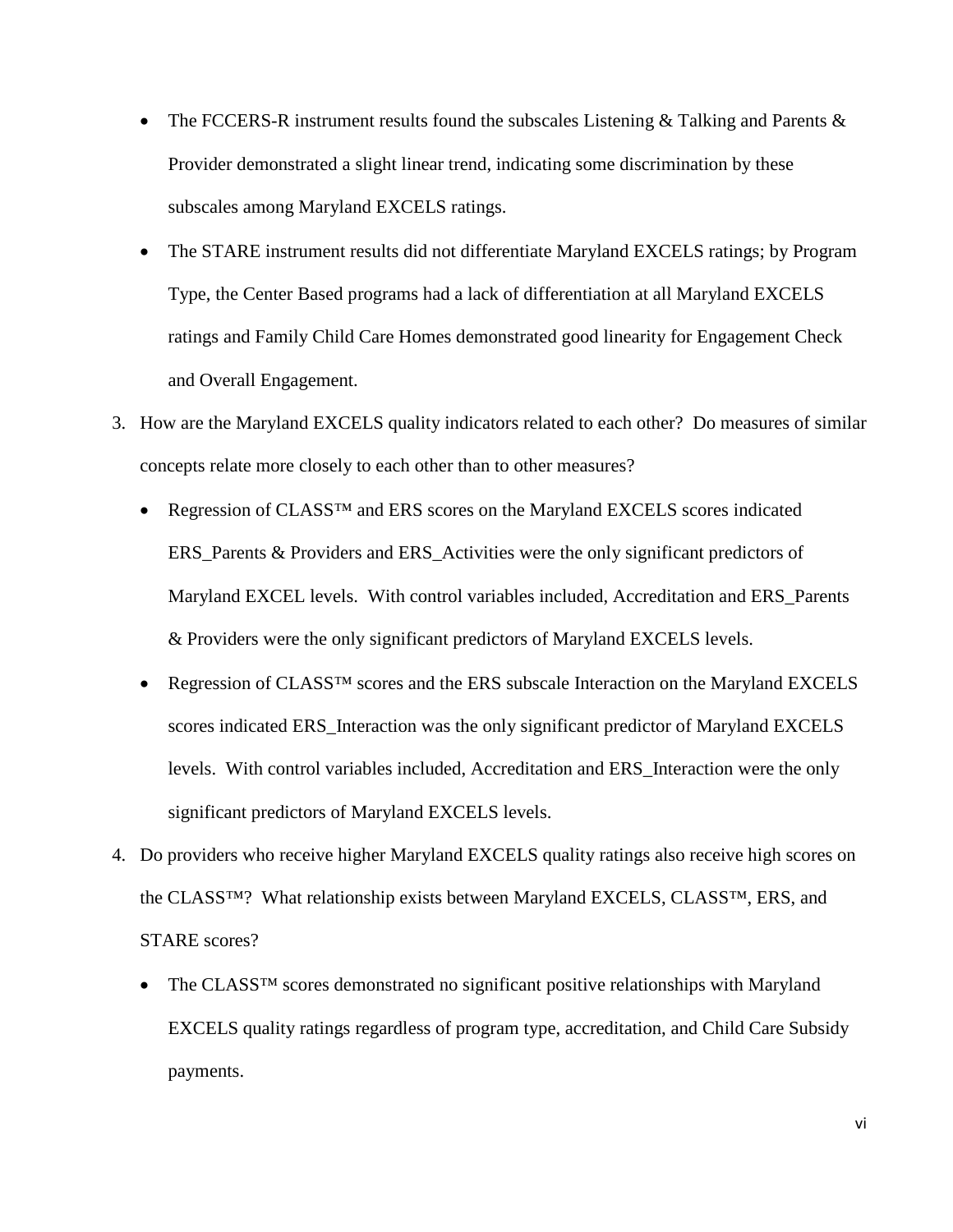- All ECERS-R subscales demonstrated significant positive relationships with Maryland EXCELS quality ratings. Controlling for other variables, programs not receiving Child Care Subsidy payments (NO) also had significant positive relationships between ECERS-R and Maryland EXCELS quality ratings. Center Based programs most often had the ECERS-R subscale Parents & Staff correlated with Maryland EXCELS quality ratings.
- Five FCCERS-R subscales demonstrated significant positive relationships with Maryland EXCELS quality ratings. Controlling for other variables, accredited programs had significant positive relationships between FCCERS-R and Maryland EXCELS quality ratings. Family Child Care Homes had the FCCERS-R Subscale Activities most often correlated with Maryland EXCELS quality ratings.
- None of the STARE scores demonstrated significant positive relationships with Maryland EXCELS quality ratings. Controlling for other variables, accredited programs and Family Child Care Providers had significant positive relationships between STARE and Maryland EXCELS quality ratings. Overall Engagement most often correlated with Maryland EXCELS quality ratings.
- 5. How do Maryland EXCELS quality ratings change over time for programs?
	- Nearly 63% of participating programs in Cohort 1 had no change in Maryland EXCELS quality ratings but 27% of programs improved their Maryland EXCELS quality ratings from Cycle One to Cycle Three.
	- 22% (n=797) of all published programs ( $N=3,604$ ) in Maryland EXCELS improved their quality rating by at least one level during the study period.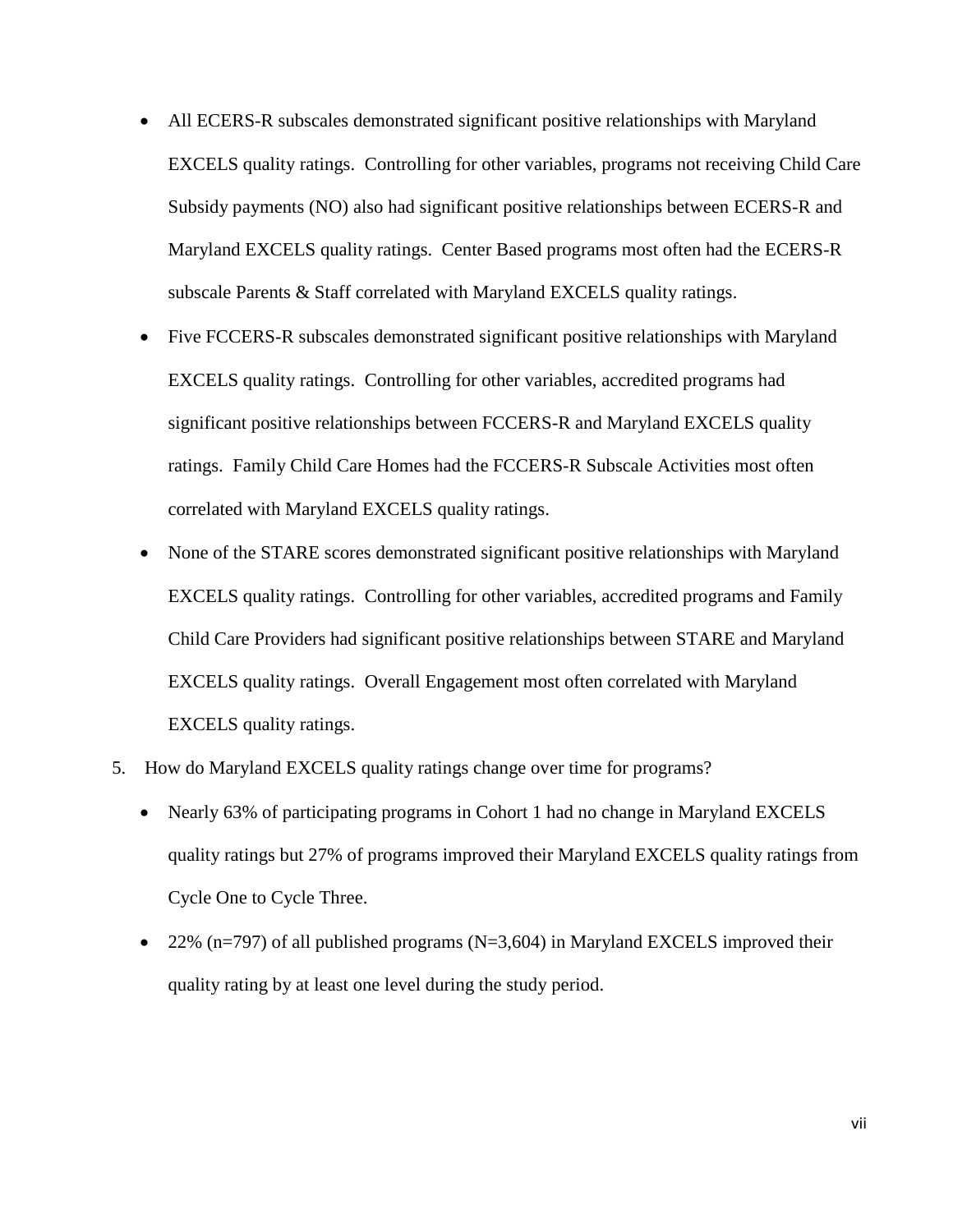#### <span id="page-10-0"></span>Recommendations

- Continue ongoing evaluation and validation of Maryland EXCELS to monitor its impact on quality programs in the state. Child Level outcomes and the use of other quality measures with a sampling methodology should be a part of future evaluation and validation reports.
- Include more Family Providers in the participant pool to increase the strength of the analysis.
- Either consider using three Maryland EXCELS quality ratings instead of five, or look to implement criteria that are more distinguishable between Levels 1 and 2, and between Levels 4 and 5.
- Implement larger onsite monitoring and verification efforts to identify programs' implementation practices that are reflective of their submitted evidence. Monitoring will also identify programs in need of support and technical assistance.
- Review the Maryland EXCELS quality rating criteria and adjust the ratings for reanalysis of these data and to model future data collection.
- Implement greater targeted improvement strategies, such as program improvement planning and goal setting to help programs, particularly in large urban areas, increase their ratings.
- Implement external observational assessment across all levels as part of the QRIS rating process to ensure a larger collection of validation points of quality ratings.